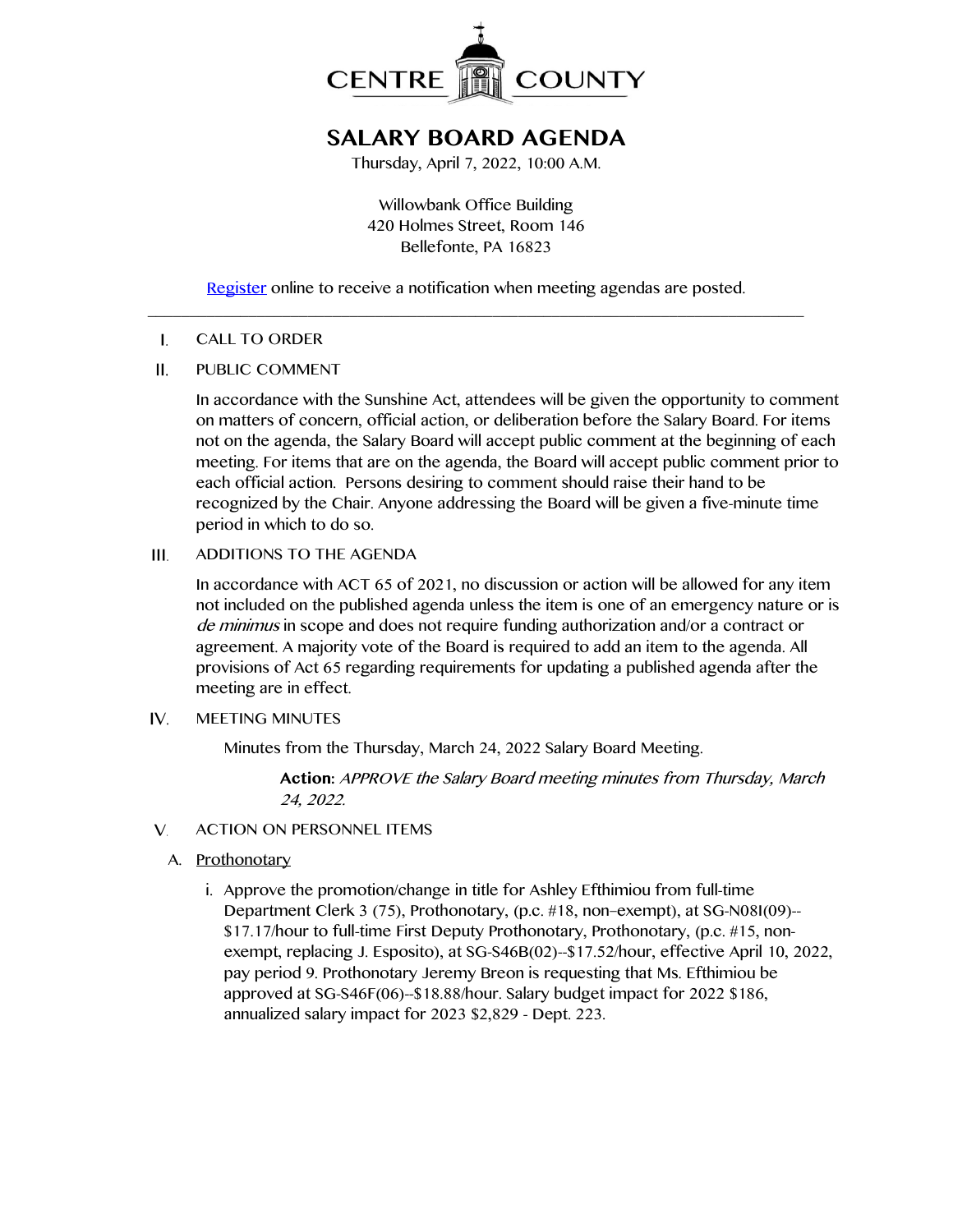# **SALARY BOARD AGENDA THURSDAY, APRIL 7, 2022 PAGE 2**

- ii. Approve the promotion/change in title for Jennifer Bletz from full-time Records Coordinator (75), Prothonotary, (p.c. #22, non–exempt), at SG-N10G(07)--\$18.09/hour to full-time First Deputy Prothonotary, Prothonotary, (p.c. #02, non-exempt, replacing L. Kerschner), at SG-S46E(05)--\$18.53/hour, effective April 10, 2022, pay period 9. Prothonotary Jeremy Breon is requesting that Ms. Bletz be approved at SG-S46F(06)- -\$18.88/hour. Salary budget savings for 2022 \$9,962, annualized salary impact for 2023 \$2,122 - Dept. 223.
- iii. Approve the rate for Sierra L. Huntington at SG-N08A(01)--\$14.79/hour, effective April 11, 2022, pay period 9. Prothonotary Jeremy Breon is appointing Ms. Huntington to full-time Department Clerk 3 (75), Prothonotary, (p.c. #24, non-exempt, replacing E. Morrin). Prothonotary Jeremy Breon is requesting that Ms. Huntington be approved at SG-N08D(04)--\$15.65/hour. Conditional upon satisfactory completion of pre-employment requirements. Salary budget savings for 2022 \$118, annualized salary impact for 2023 \$1,677 – Dept. 223.
- iv. Approve the rate for Kate M. Hughes at SG-N08A(01)--\$14.79/hour, effective April 18, 2022, pay period 9. Prothonotary Jeremy Breon is appointing Ms. Hughes to full-time Department Clerk 3 (75), Prothonotary, (p.c. #25, non-exempt, replacing M. Evock). Prothonotary Jeremy Breon is requesting that Ms. Hughes be approved at SG-N08G(07)--\$16.53/hour. Conditional upon satisfactory completion of pre-employment requirements. Salary budget savings for 2022 \$7,713, annualized salary impact for 2023 \$1,677 – Dept. 223.

### **Action:** APPROVE the Prothonotary items i-iv.

- B. Sheriff
	- i. Approve the promotion/change in title for Jonathan Muss from full-time Deputy Sheriff/Airport Security 2, Sheriff, (p.c. #37, non–exempt, 75 Hour), at SG-N11A(01)-- \$16.90/hour to full-time Deputy Sheriff 2, Sheriff, (p.c. #99, non-exempt, 80 Hour, replacing E. Pollock), at SG-N12A(01)--\$17.69/hour, effective April 10, 2022, pay period 9. Salary budget savings for 2022 \$17,303, annualized salary savings for 2023 \$6,689 - Dept. 211.
	- ii. Approve the promotion/change in title for Ethan Walters from full-time Deputy Sheriff/ Security, Sheriff, (p.c. #30, non–exempt, 80 Hour), at SG-N08B(02)-- \$15.07/hour to full-time Deputy Sheriff/Airport Security 2, Sheriff, (p.c. #37, nonexempt, 75 Hour, replacing J. Muss), at SG-N11A(01)--\$16.90/hour, effective April 10, 2022, pay period 9. Salary budget impact for 2022 \$2,142, annualized salary impact for 2023 \$0 - Dept. 211.

### **Action:** APPROVE the Sheriff items i-ii.

- C. Conservation District
	- i. Consider approval of the creation of an on-call/occasional Senior Advisor, Conservation District, (p.c. #14, non-exempt, 48 hour), at SG-N14O(15)--\$25.25/hour, effective April 11, 2022, pay period 9 through July 30, 2022, pay period 16.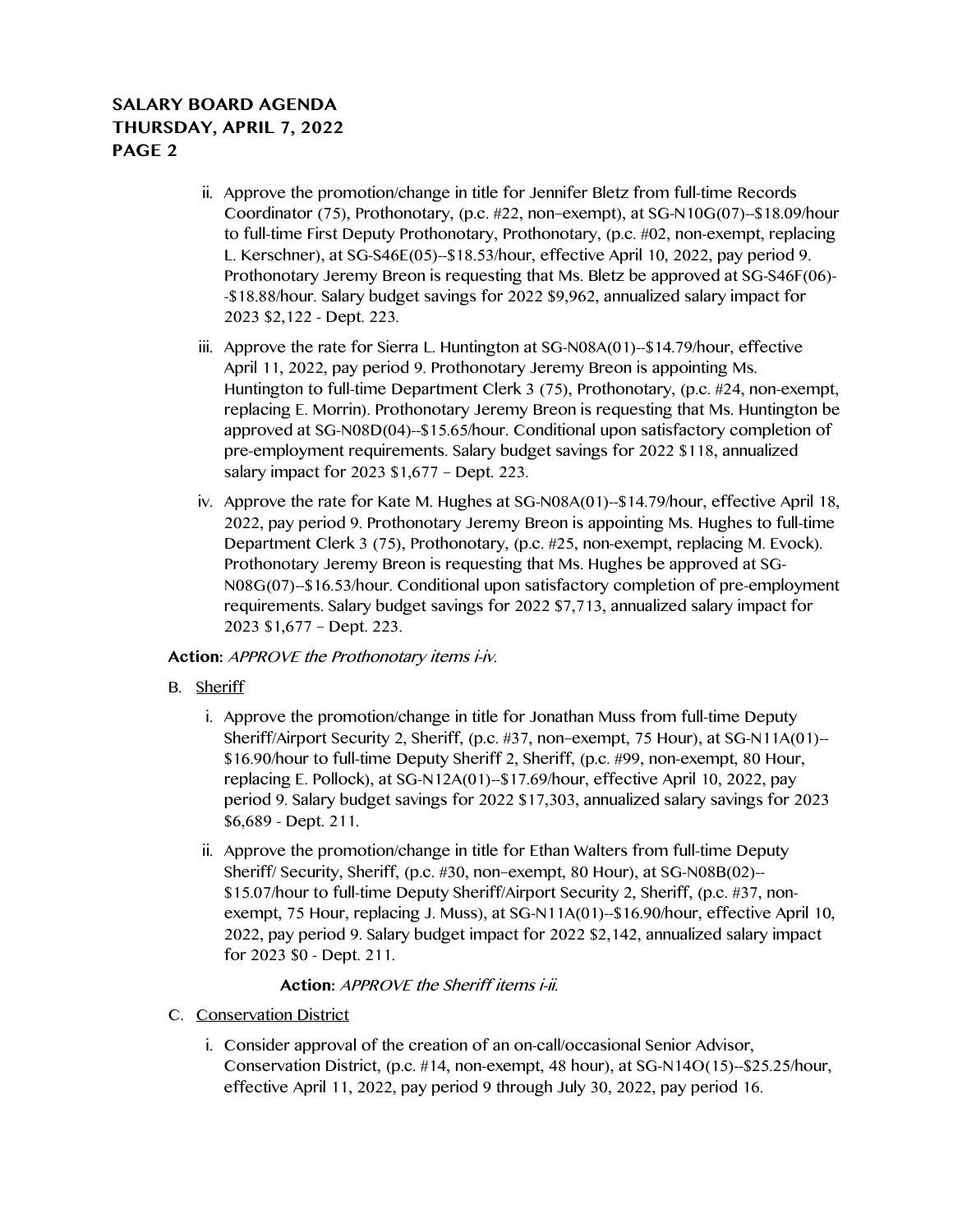# **SALARY BOARD AGENDA THURSDAY, APRIL 7, 2022 PAGE 3**

ii. Consider approval of the appointment for John A. Wataha, on-call/occasional Senior Advisor, Conservation District, (p.c. #14, non-exempt, new), at SG-N14O(15)-- \$25.25/hour, effective April 11, 2022, pay period 9 through July 30, 2022, pay period 16. Conservation District Manager Jim Coslo is requesting that Mr. Wataha be approved at SG-N14X(24)--\$30.00/hour. Salary budget impact for 2022 \$1,979 - Dept. 822.

### **Action:** APPROVE the Conservation District items i-ii.

- D. Human Services
	- i. Adult Services
		- 1. Consider approval of the promotion/change in title for Jennie Farwell, Caseworker 1-Adult Services, Adult Services, (p.c. #06, non-exempt), at SG-N10C(03)--\$16.80/hour to Caseworker 2-Adult Services, Adult Services, (p.c. #06, non-exempt), at SG-N12A(01)--\$17.69/hour, effective retro to April 3, 2022, pay period 8. Director of Adult Services Faith Ryan is requesting that Ms. Farwell be approved at SG-N12C(03)--\$18.36/hour. Salary budget savings for 2022 \$297, annualized salary impact for 2023 \$1,736 - Dept. 501.
		- 2. Consider approval of the promotion/change in title for Tina Bowser, Caseworker 1-Adult Services, Adult Services, (p.c. #07, non-exempt), at SG-N10C(03)--\$16.80/hour to Caseworker 2-Adult Services, Adult Services, (p.c. #06, non-exempt), at SG-N12A(01)--\$17.69/hour, effective retro to April 3, 2022, pay period 8. Director of Adult Services Faith Ryan is requesting that Ms. Bowser be approved at SG-N12C(03)--\$18.36/hour. Salary budget savings for 2022 \$608, annualized salary impact for 2023 \$1,736 - Dept. 501.
		- 3. Consider approval of the appointment for John Glen Vandermark, full-time Case Manager 2-Adult Services, Adult Services, (p.c. #05, non-exempt, replacing N. De Streel), at SG-N12A(01)--\$17.69/hour, effective April 11, 2022, pay period 9. Director of Adult Services Faith Ryan is requesting that Mr. Vandermark be approved at SG-N12D(04)--\$18.72/hour. Salary budget savings for 2022 \$3,387, annualized salary impact for 2023 \$0 - Dept. 501.

**Action:** APPROVE the Adult Services items 1-3.

ii. Children & Youth Services - Consider approval of the upgrade/reclassification to the position of full-time Caseworker 1, C&YS, (p.c. #54, non-exempt, new with 2022 budget), at SG-N11A(01)--\$16.90/hour to full-time Caseworker 3, C&YS, (p.c. #54, non-exempt), at SG-N15A(01)--\$20.27/hour, effective April 7, 2022, pay period 8. Salary budget savings for 2022 \$5,106, annualized salary impact for 2023 \$1,735 – Dept. 511.

> **Action:** APPROVE the upgrade/reclassification to the position for Children & Youth Services.